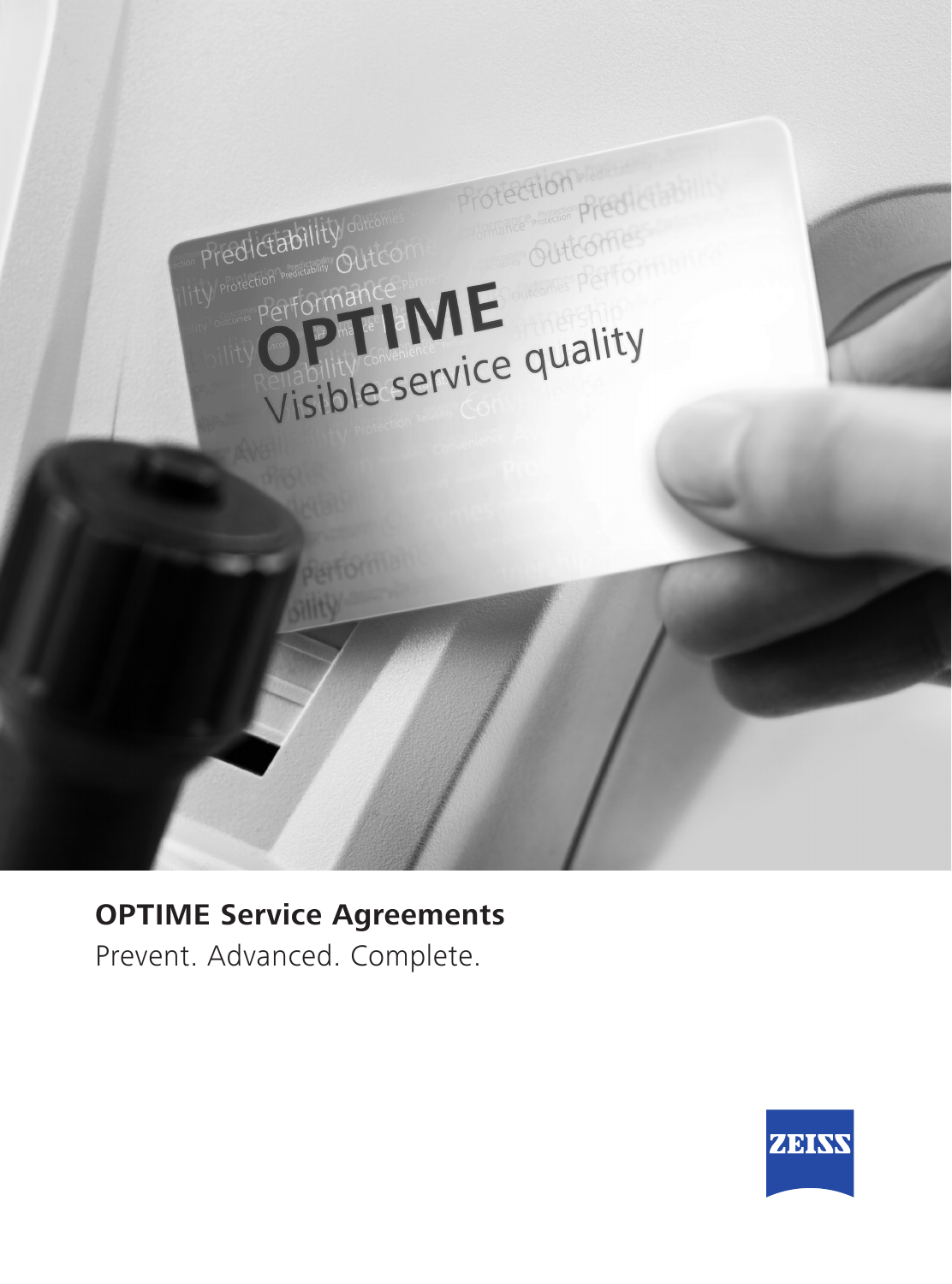### **Complete Service Agreements**

From preventive maintenance to all-inclusive services

### **OPTIME** prevent

#### **Just the basics**

This support package covers the basic system services. Comprising preventive maintenance and service hotline support, OPTIME prevent helps increase system lifetime and reliability. Moreover, it ensures that your system is working according to specifications. Spare parts, repair and replacement costs are not included in this offering.

### **OPTIME** advanced

#### **Corrective maintenance and more**

OPTIME advanced includes both preventive and corrective maintenance as well as Remote Service to ensure a high level of system availability at a predictable budget. The package provides solid support to uphold workflow efficiency, but, it does not cover spare parts.

#### **OPTIME** complete

#### **All the support you need**

OPTIME complete offers peace of mind in a service agreement. It covers all service deliverables needed to benefit from maximum system availability and convenience, including spare parts coverage. The package provides support for devices operating in the most demanding medical environments, letting you direct your whole focus on caring for your patients.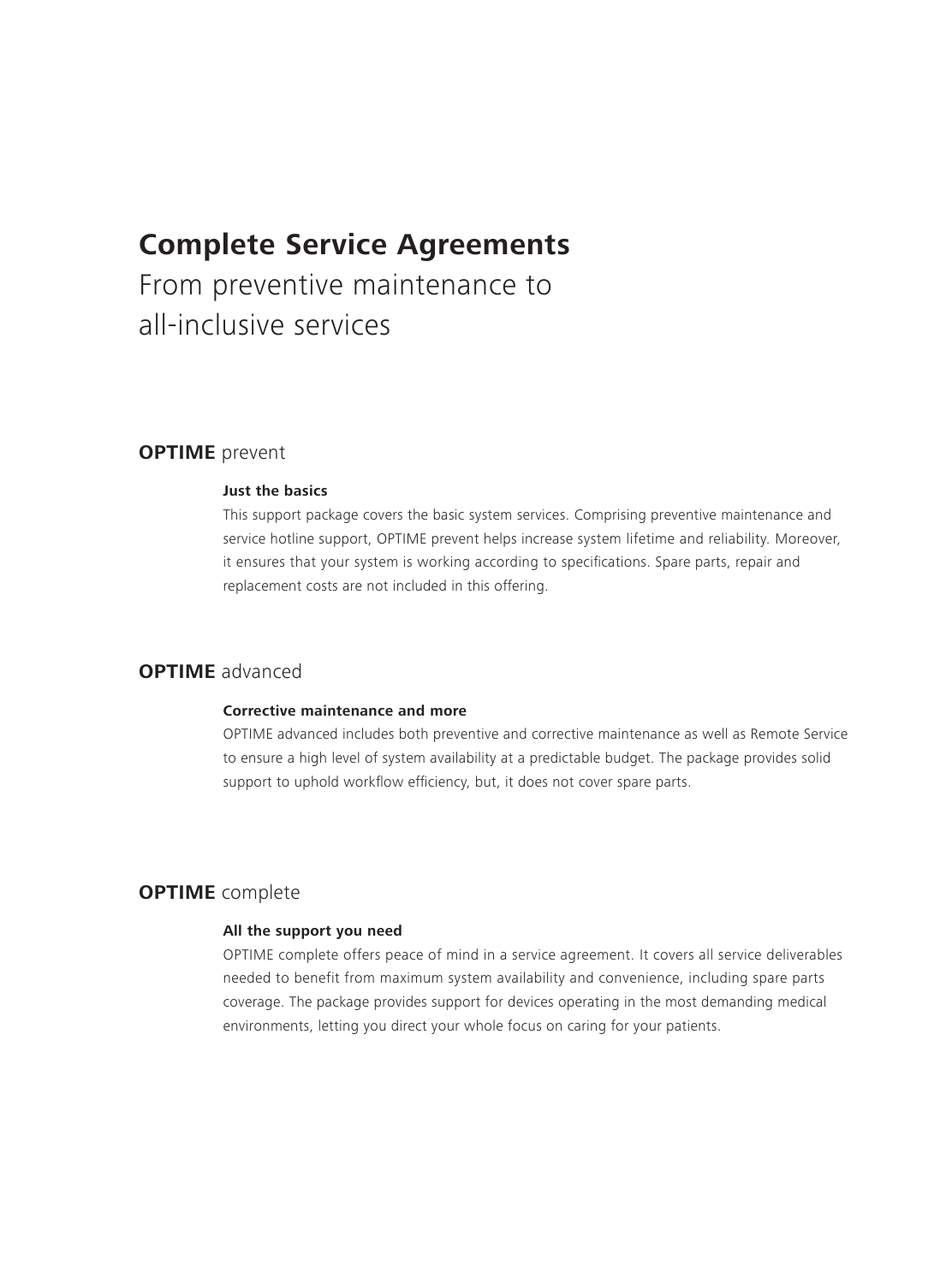# **Our service items**

in detail

| <b>Service item</b>               | <b>Description</b>                                                                                                                                                                                                                                                                                     | complete advanced | prevent |
|-----------------------------------|--------------------------------------------------------------------------------------------------------------------------------------------------------------------------------------------------------------------------------------------------------------------------------------------------------|-------------------|---------|
| <b>Preventive maintenance</b>     | Preventive maintenance according to the manufacturer's<br>quidelines (often once a year), by prior arrangement<br>or in accordance with the maintenance schedule.<br>It also includes wear and tear parts check according<br>to manufacturer's guidelines during system inspection<br>and calibration. |                   |         |
| <b>Service hotline</b>            | A direct service telephone number to contact ZEISS per-<br>sonnel in case of an emergency or other issue (technical,<br>application, information) with a ZEISS system.                                                                                                                                 |                   |         |
| <b>Technical phone</b><br>support | Telephone support provided by personnel at the<br>ZEISS Service Center regarding technical and<br>application issues via telephone.                                                                                                                                                                    |                   |         |
| Corrective maintenance            | Repair (labor time) to correct an equipment in case<br>of malfunction.                                                                                                                                                                                                                                 |                   |         |
| <b>Remote Service</b>             | Remote Service involves using an encrypted Internet<br>connection to perform activities such as identifying<br>sources of malfunctions, remote support, software<br>updates, etc.                                                                                                                      |                   |         |
| Spare parts                       | Parts of instruments are exchanged in order to<br>restore the complete functionality of the device. For<br>this purpose, original ZEISS spare parts are used only.                                                                                                                                     |                   |         |

Please note that the extent and availability of these features is dependent on the services offered locally and your personal OPTIME service agreement. Application training by a certified ZEISS specialist – either at the customer's site or at a ZEISS training location – is also offered individually.